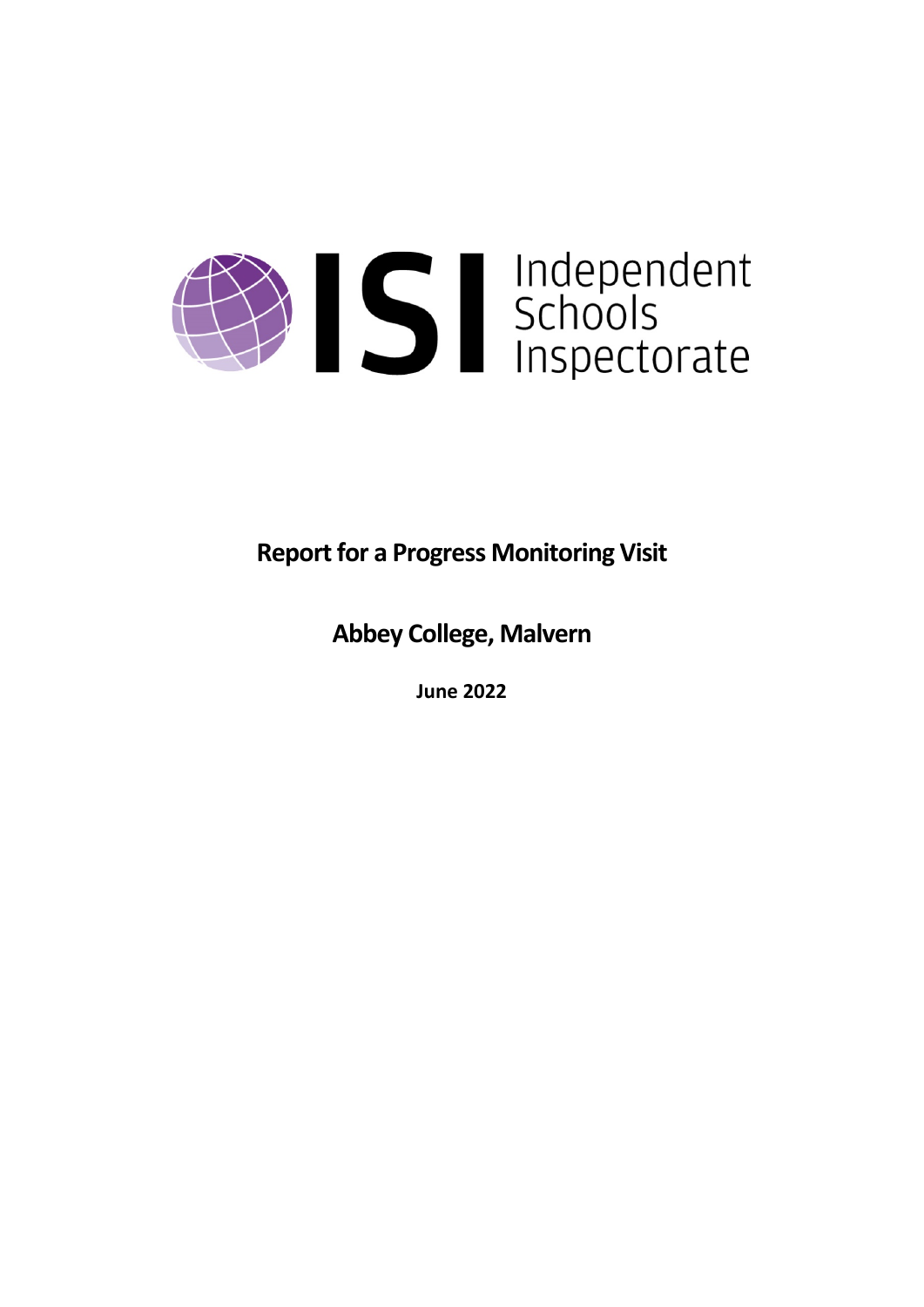| <b>College</b>           | Abbey College                                                                                |              |                   |    |
|--------------------------|----------------------------------------------------------------------------------------------|--------------|-------------------|----|
| <b>DfE</b> number        | 885/6026                                                                                     |              |                   |    |
| <b>Address</b>           | Abbey College<br>253 Wells Road<br><b>Malvern Wells</b><br>Worcestershire<br><b>WR14 4JF</b> |              |                   |    |
| Telephone number         | 01684 892300                                                                                 |              |                   |    |
| <b>Email address</b>     | enquiries@abbeycollege.co.uk                                                                 |              |                   |    |
| Principal                | Mr Daniel Booker                                                                             |              |                   |    |
| Proprietor               | Mr Hekmat Kaveh                                                                              |              |                   |    |
| Age range                | 14 to 19                                                                                     |              |                   |    |
| Number of pupils on roll | 27                                                                                           |              |                   |    |
|                          | Day pupils                                                                                   | $\mathbf{1}$ | <b>Boarders</b>   | 26 |
|                          | <b>Seniors</b>                                                                               | 11           | <b>Sixth Form</b> | 16 |
| Date of visit            | 2 June 2022                                                                                  |              |                   |    |

# **School's details**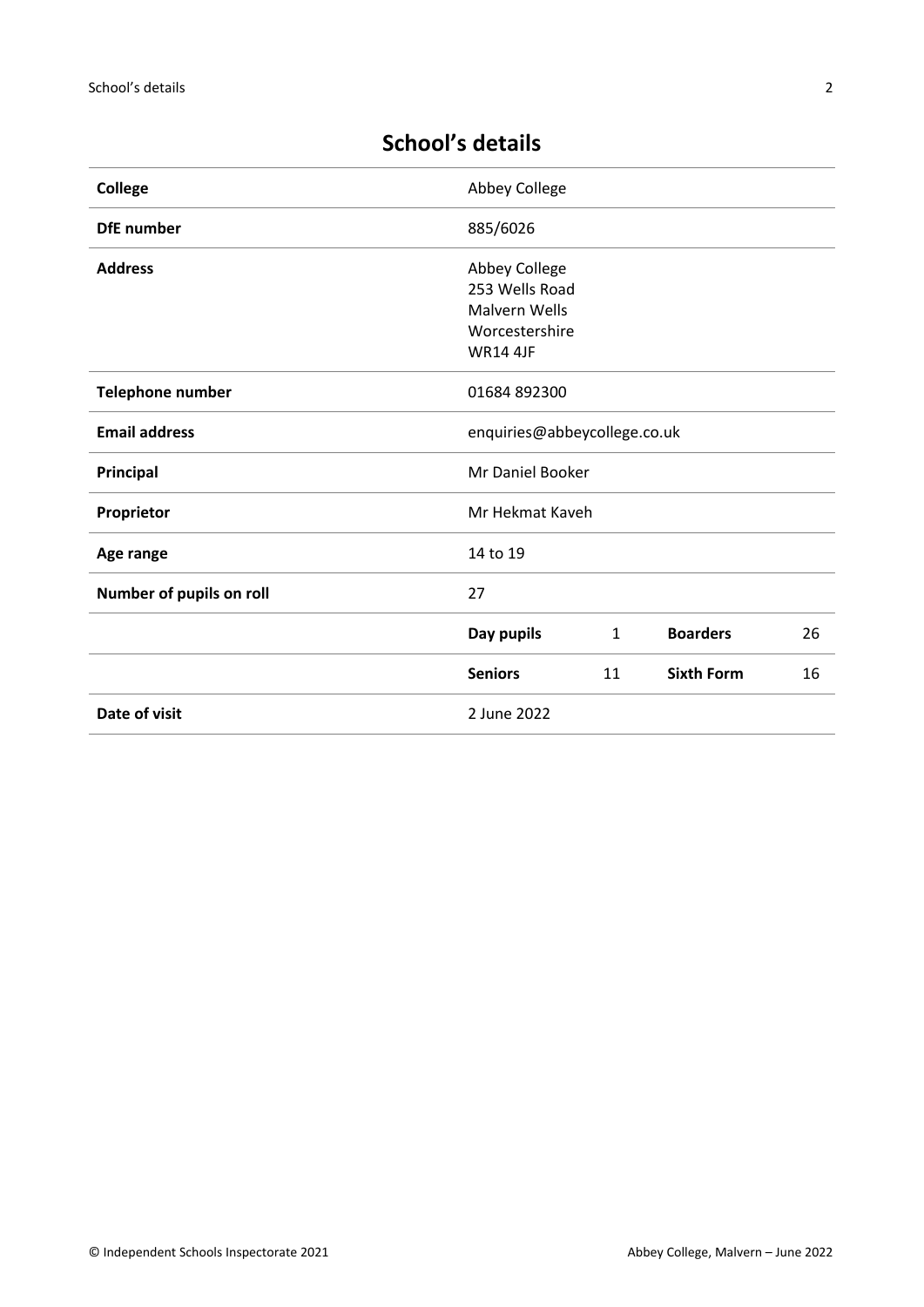## **1. Introduction**

### **Characteristics of the school**

1.1 Abbey College is an independent co-educational boarding school. The school was established on its present site in 1979 and caters for international pupils, offering GCSE, A-level and pre-university courses. The school is established as a limited company, owned and managed by the proprietor. Almost all pupils are overseas boarders who speak English as an additional language (EAL). All are supported in their English language needs by specialist teachers. There are no pupils with an education, health and care (EHC) plan or who require support for special educational needs and/or disabilities (SEND). The school's previous inspection was a regulatory compliance inspection in December 2021.

### **Purpose of the visit**

1.2 This was an unannounced progress monitoring visit at the request of the Department for Education (DfE) to check that the school has fully implemented the action plan submitted following the regulatory compliance inspection of 30 November to 2 December 2021.The visit focused on the school's compliance with the Education (Independent School Standards) Regulations 2014 (ISSRs), and the National Minimum Standards for Boarding 2015.

| Regulations which were the focus of the visit                                 | <b>Team judgements</b> |  |
|-------------------------------------------------------------------------------|------------------------|--|
| Part 3, paragraph 7 (safeguarding) and 8 (safeguarding of<br>boarders); NMS11 | Met                    |  |
| Part 3, paragraph 9 (behaviour); NMS 12                                       | Met                    |  |
| Part 3, paragraph 14 (supervision of pupils); NMS 15                          | Met                    |  |
| Part 6, paragraph 32(1)(c) (provision of information)                         | Met                    |  |
| Part 8, paragraph 34 (leadership and management); NMS 13                      | Met                    |  |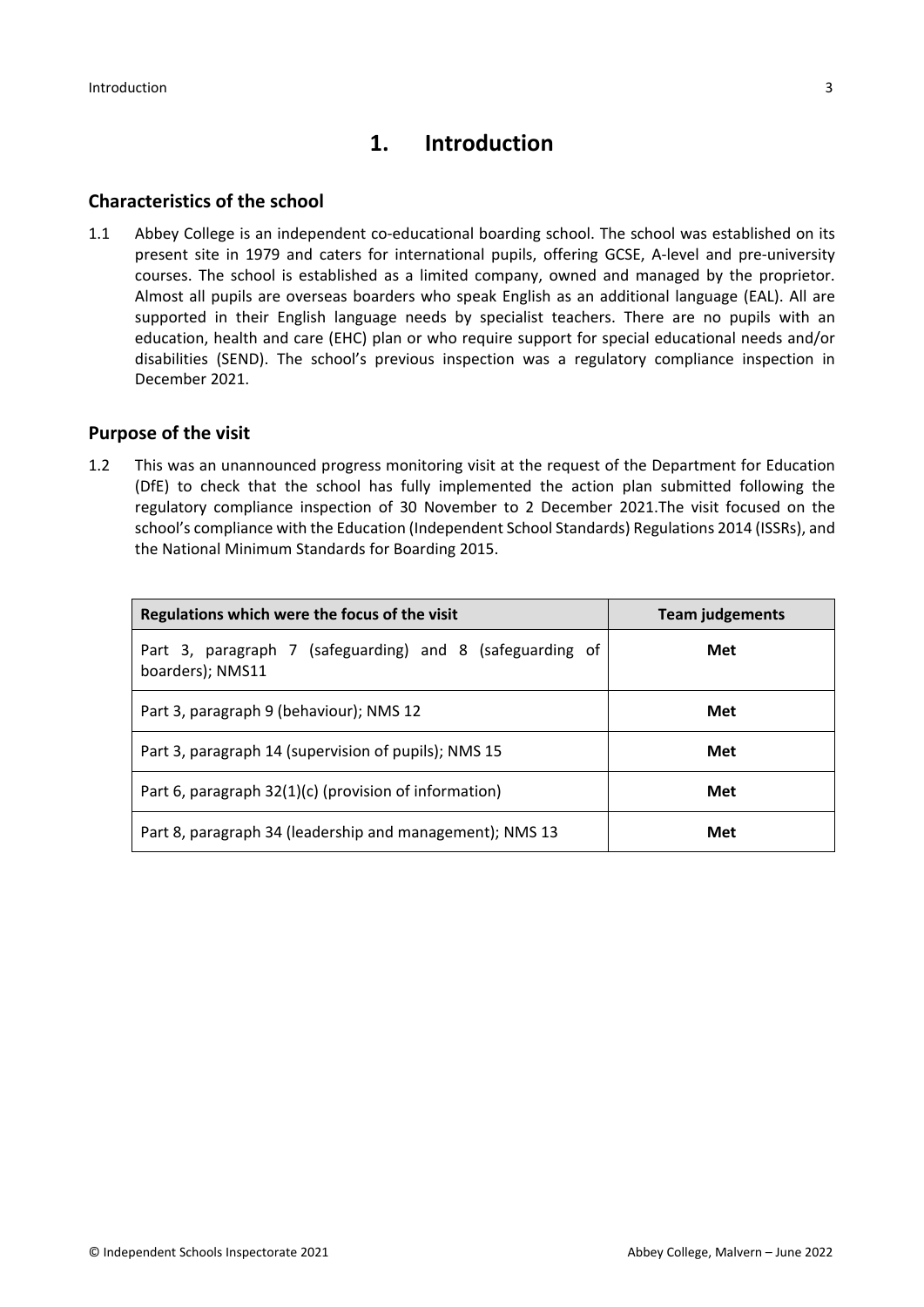# **2. Inspection findings**

### **Welfare, health and safety of pupils – safeguarding [ISSR Part 3, paragraphs 7 and 8; NMS 11]**

#### **Safeguarding policy**

- 2.1 The school meets the requirements.
- 2.2 The school has an appropriate policy for safeguarding which provides suitable arrangements to safeguard and promote the welfare of pupils at the school.

#### **Safeguarding implementation**

- 2.3 The school meets the standards.
- 2.4 The school implements its safeguarding arrangements effectively. Pupils reported that they feel safe in school and in their boarding houses and have many adults to whom they can report any concerns. Action is taken swiftly if any concerns are expressed. There is a suitably qualified and experienced designated safeguarding lead (DSL) and two deputies all of whom have up-to-date training at the required level. The DSL trains staff regularly and provides regular updates. Staff reported that they are confident in the effectiveness of their induction and their regular training. They show appropriate awareness of the staff code of conduct, whistleblowing and safeguarding procedures and described a suitably robust culture of safeguarding in the school. They understand to whom they should report any allegations concerning staff. The school has robust systems in place to monitor and filter use of the internet and educates pupils effectively in online safety.
- 2.5 The DSL maintains close links with the local authority and seeks advice appropriately. The school makes use of local health and counselling services for pupils in need or at risk and communicates closely with parents, almost all of whom live abroad, to keep them informed.
- 2.6 Within boarding houses, additional residential staff have now been appointed so that pupils are effectively supervised at all times of day and at night. Newly initiated and thorough signing-in and out procedures ensure that the whereabouts of boarders are known.
- 2.7 The proprietor attends regular meetings with the principal and bursar in order to carry out effective oversight of safeguarding, including through requiring appropriate recruitment checks on adults who come into contact with pupils. The DSL is also supported by members of the local advisory board who have safeguarding expertise.

#### **Welfare, health and safety of pupils – behaviour [ISSR Part 3, paragraph 9; NMS 12]**

- 2.8 The school meets the standards.
- 2.9 Suitable measures to promote good behaviour are implemented effectively, including in boarding. Pupils confirmed that all members of the community are generally courteous to each other and that poor behaviour is rare. Should it happen they feel that actions taken by staff are fair and appropriate and inspection evidence confirms this. Where sanctions have been applied the school now keeps a centralised log to record them so that patterns can be identified.

#### **Welfare, health and safety of pupils – supervision of pupils [ISSR Part 3, paragraph 14; NMS 15]**

- 2.10 The school meets the standards.
- 2.11 Suitable measures are now in place to ensure effective supervision of pupils, including boarders. Staffing levels in boarding houses have been increased, rotas for supervisory duties are produced weekly and displayed appropriately in each boarding house and large posters makes it clear who is on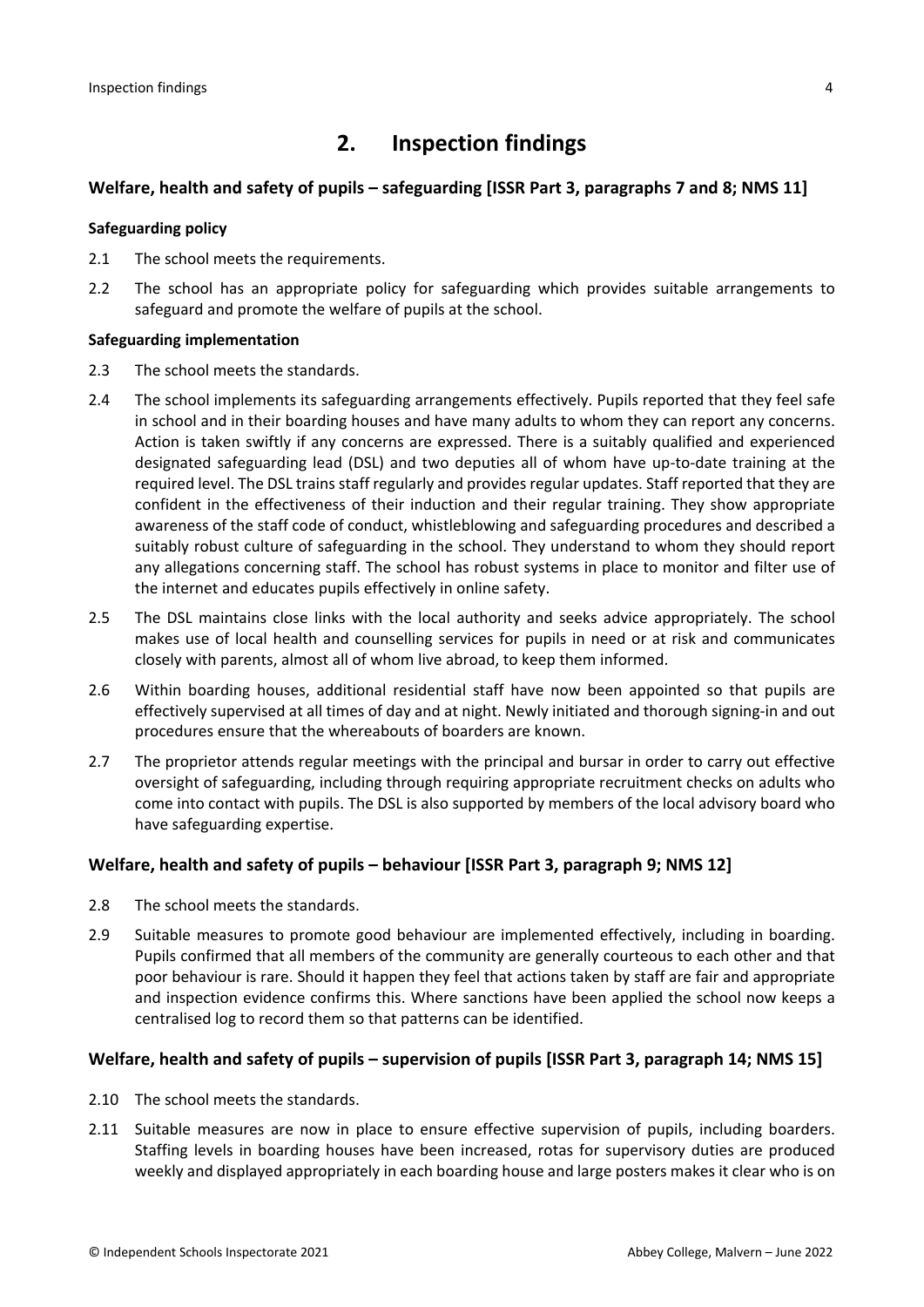duty at any time. Suitable care is taken to makes sure permissions are sought by pupils wishing to go off site so that staff can be informed of return times and expectations. This is supported by the new signing-in and out procedures.

#### **Provision of information [ISSR Part 6, paragraph 32(1)(c)]**

2.12 The school meets the requirements for providing information relating to safeguarding to parents. Particulars of the arrangements for safeguarding are published on the school's website.

#### **Quality of leadership and management [ISSR Part 8, paragraph 34; NMS 13]**

- 2.13 The school meets the standards.
- 2.14 Appropriate procedures are implemented which ensure the proprietor and senior leaders manage safeguarding and welfare arrangements, including in boarding, effectively. Required records are kept and monitored effectively in boarding. This demonstrates appropriate knowledge and skills, enabling the leadership and management to fulfil their responsibilities so that the independent school standards are met consistently and the well-being of pupils is actively promoted.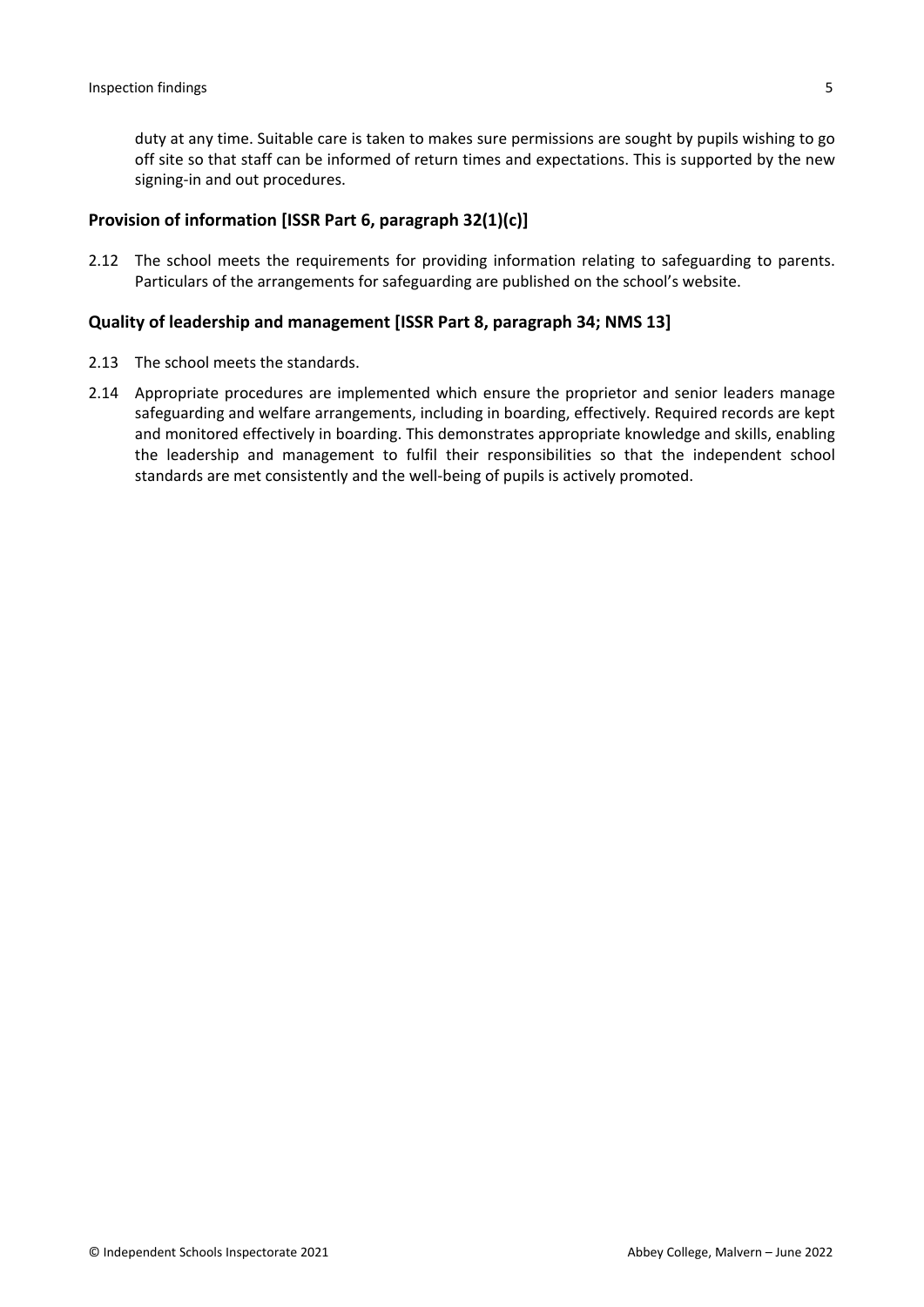# **3. Regulatory action points**

3.1 For the regulations which were the focus of this visit, the school meets all of the requirements of the Education (Independent School Standards) Regulations 2014, National Minimum Standards for Boarding Schools 2015, and no further action is required as a result of this visit.